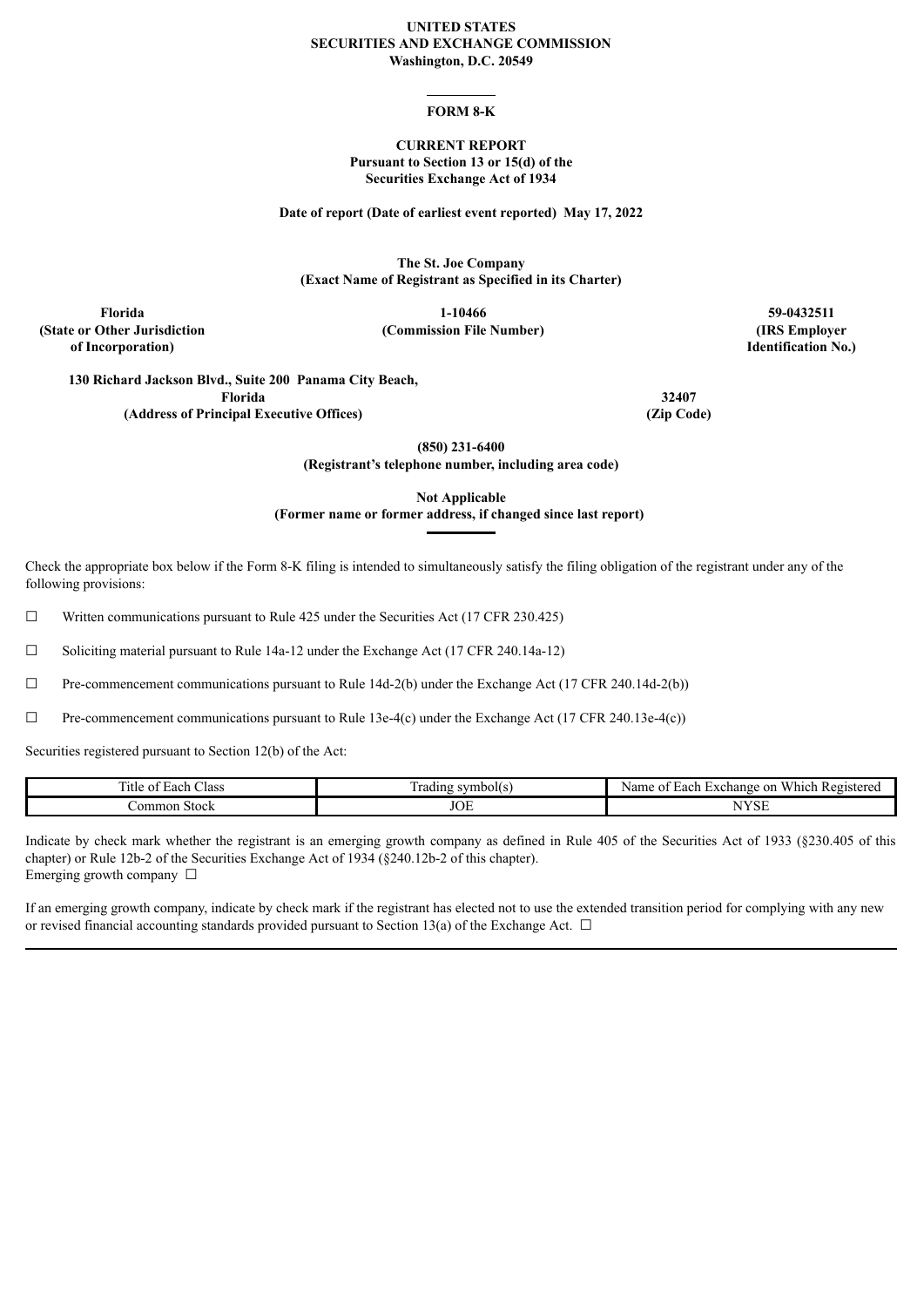# **Item 5.07 Submission of Matters to Vote of Security Holders.**

On May 17, 2022, The St. Joe Company (the "Company") held its 2022 Annual Meeting of Shareholders, virtually (the "2022 Annual Meeting"). At the 2022 Annual Meeting, the Company's shareholders voted on (i) the election of five director nominees (Proposal 1), (ii) the ratification of the appointment of GRANT THORNTON LLP as the Company's independent registered public accounting firm for the 2022 fiscal year (Proposal 2), and (iii) the approval, on an advisory basis, of the compensation of the Company's named executive officers (Proposal 3). The results of the votes are set forth below.

### **Proposal 1**

The shareholders voted in favor of the election of the following director nominees for a term of office expiring at the 2023 Annual Meeting of Shareholders and, in each case, until his successor is duly elected and qualified.

| Director Nominee      | For        | Against    | Abstain | <b>Broker Non-Vote</b> |
|-----------------------|------------|------------|---------|------------------------|
| Cesar L. Alvarez      | 41,594,679 | 6,995,031  | 17,508  | 5,843,494              |
| Bruce R. Berkowitz    | 48,032,374 | 560.185    | 14,659  | 5,843,494              |
| Howard S. Frank       | 28,897,816 | 19,691,998 | 17,404  | 5,843,494              |
| Jorge L. Gonzalez     | 48,139,904 | 450.114    | 17,200  | 5,843,494              |
| Thomas P. Murphy, Jr. | 41,587,588 | 7,002,227  | 17,403  | 5,843,494              |

#### **Proposal 2**

The shareholders voted in favor of ratification of the appointment of GRANT THORNTON LLP as the Company's independent registered public accounting firm for the 2022 fiscal year.

| For                              | ______<br>`gains. | Abstair      |
|----------------------------------|-------------------|--------------|
| ,607<br>$\overline{\phantom{a}}$ | 23,940            | - -<br>. 165 |

#### **Proposal 3**

The shareholders voted in favor of approving, on an advisory basis, the compensation of the Company's named executive officers.

| $\sim$               | 0.91nc                          | Abstar                           | - Broker                       |
|----------------------|---------------------------------|----------------------------------|--------------------------------|
| vı                   | -ашь.                           |                                  | Non-Vote                       |
| $\sim$ $\sim$<br>. . | 205<br>$\overline{\phantom{0}}$ | .602<br>$\overline{\phantom{a}}$ | 494<br>$\sim$<br>$\sim$<br>. . |